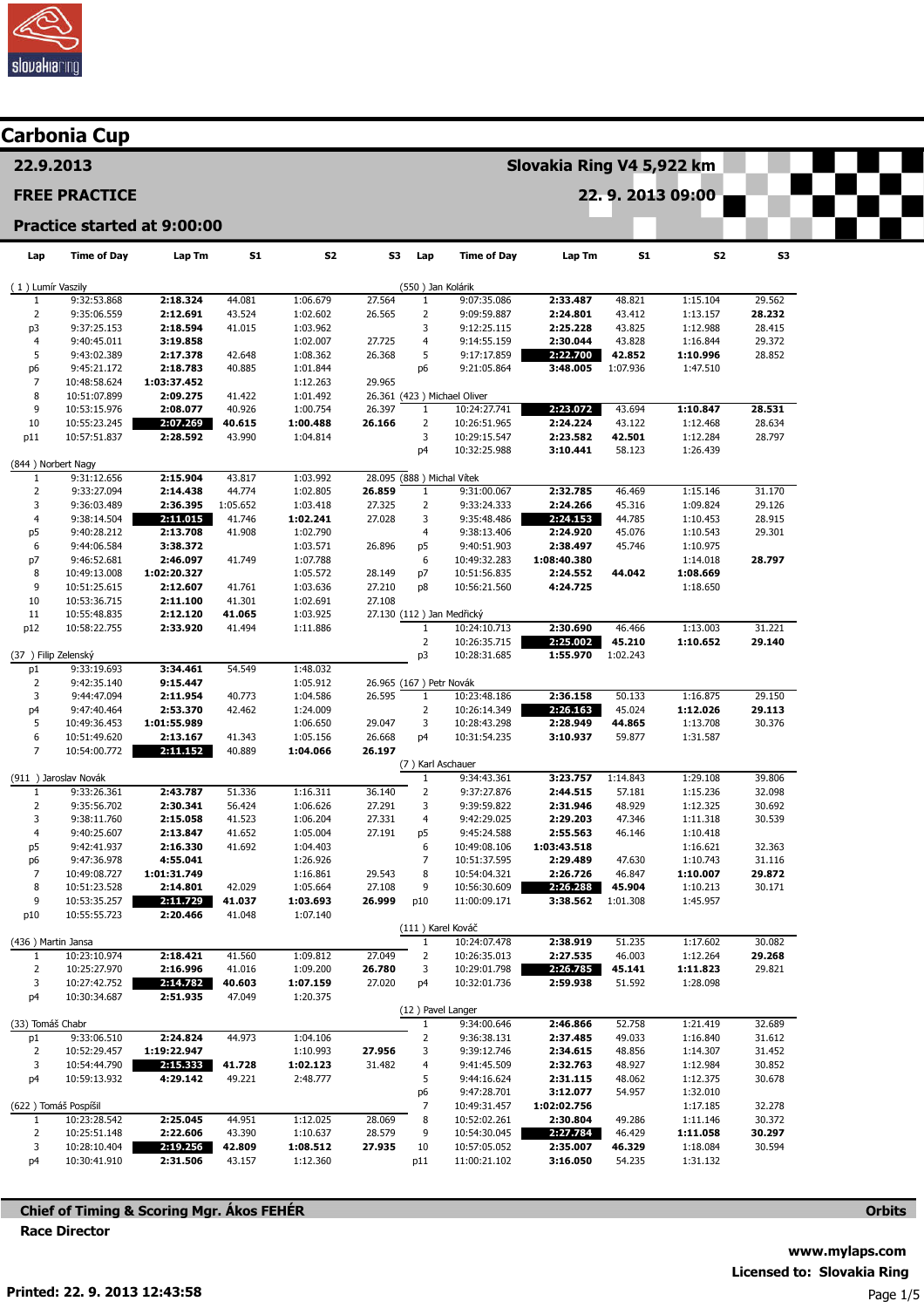

# Carbonia Cup

22.9.2013

#### FREE PRACTICE

## Practice started at 9:00:00

| Lap                  | <b>Time of Day</b>           | Lap Tm                  | 51               | S2                   | S3                       | Lap                  | <b>Time of Day</b>           | Lap Tm               | <b>S1</b>          | <b>S2</b>            | S3     |
|----------------------|------------------------------|-------------------------|------------------|----------------------|--------------------------|----------------------|------------------------------|----------------------|--------------------|----------------------|--------|
|                      |                              |                         |                  |                      |                          | $\mathbf 1$          | 10:25:32.842                 | 2:31.259             | 48.857             | 1:12.437             | 29.965 |
| (5) Franz Friedrich  |                              |                         |                  |                      |                          | $\mathsf{p2}$        | 10:32:59.824                 | 7:26.982             | 45.452             | 4:04.724             |        |
| 1                    | 9:31:11.766                  | 2:42.056                | 50.673           | 1:15.738             | 35.645                   |                      |                              |                      |                    |                      |        |
| 2                    | 9:33:48.756                  | 2:36.990                | 50.167           | 1:14.922             |                          |                      | 31.901 (158) Robert Hrdlička |                      |                    |                      |        |
| 3                    | 9:36:32.731                  | 2:43.975                | 53.984           | 1:18.346             | 31.645                   | $\mathbf{1}$         | 10:25:18.068                 | 2:32.998             | 47.280             | 1:15.247             | 30.471 |
| 4                    | 9:39:05.432                  | 2:32.701                | 48.913           | 1:12.398             | 31.390                   | 2                    | 10:27:49.750                 | 2:31.682             | 45.414             | 1:15.711             | 30.557 |
| 5<br>6               | 9:41:37.821                  | 2:32.389                | 48.119           | 1:13.676             | 30.594<br>31.052         | p3                   | 10:30:47.142                 | 2:57.392             | 54.767             | 1:21.244             |        |
| p7                   | 9:44:11.596<br>9:47:27.323   | 2:33.775<br>3:15.727    | 49.124<br>58.596 | 1:13.599<br>1:27.415 |                          |                      | (11) Gunter Raisenbauer      |                      |                    |                      |        |
| 8                    | 10:49:09.202                 | 1:01:41.879             |                  | 1:16.765             | 31.598                   | $\mathbf{1}$         | 9:31:10.281                  | 2:43.271             | 50.427             | 1:18.011             | 34.833 |
| 9                    | 10:51:39.992                 | 2:30.790                | 48.466           | 1:11.820             | 30.504                   | $\overline{2}$       | 9:33:47.194                  | 2:36.913             | 50.674             | 1:14.279             | 31.960 |
| 10                   | 10:54:08.661                 | 2:28.669                | 46.856           | 1:11.687             | 30.126                   | 3                    | 9:36:29.630                  | 2:42.436             | 54.189             | 1:16.834             | 31.413 |
| 11                   | 10:56:39.459                 | 2:30.798                | 46.119           | 1:13.943             | 30.736                   | 4                    | 9:39:04.013                  | 2:34.383             | 48.729             | 1:13.966             | 31.688 |
| p12                  | 11:00:16.273                 | 3:36.814                | 55.011           | 1:46.259             |                          | 5                    | 9:41:36.432                  | 2:32.419             | 48.689             | 1:12.805             | 30.925 |
|                      |                              |                         |                  |                      |                          | 6                    | 9:44:10.601                  | 2:34.169             | 49.911             | 1:13.260             | 30.998 |
| (18) Viktor Mechl    |                              |                         |                  |                      |                          | p7                   | 9:47:21.441                  | 3:10.840             | 58.031             | 1:24.059             |        |
| $\mathbf{1}$         | 9:33:45.503                  | 2:42.328                | 51.712           | 1:18.583             | 32.033                   | 8                    | 10:49:14.108                 | 1:01:52.667          |                    | 1:17.439             | 35.062 |
| $\overline{2}$       | 9:36:31.134                  | 2:45.631                | 54.470           | 1:20.195             | 30.966                   | 9                    | 10:51:47.621                 | 2:33.513             | 49.368             | 1:12.860             | 31.285 |
| 3                    | 9:39:11.327                  | 2:40.193                | 49.501           | 1:18.121             | 32.571                   | 10                   | 10:54:19.518                 | 2:31.897             | 47.848             | 1:13.269             | 30.780 |
| 4                    | 9:41:46.990                  | 2:35.663                | 50.762           | 1:14.239             | 30.662                   | 11                   | 10:56:55.515                 | 2:35.997             | 48.578             | 1:16.160             | 31.259 |
| 5                    | 9:44:22.500                  | 2:35.510<br>3:11.155    | 49.400           | 1:15.043             | 31.067                   | p12                  | 11:00:19.447                 | 3:23.932             | 53.447             | 1:33.764             |        |
| p6<br>7              | 9:47:33.655<br>10:49:02.325  | 1:01:28.670             | 54.650           | 1:29.655<br>1:13.899 |                          |                      | 30.171 (150) Vojtěch Dvořák  |                      |                    |                      |        |
| 8                    | 10:51:36.595                 | 2:34.270                | 47.193           | 1:16.194             | 30.883                   | 1                    | 10:24:45.102                 | 2:31.968             | 47.169             | 1:12.665             | 32.134 |
| 9                    | 10:54:10.974                 | 2:34.379                | 49.872           | 1:14.665             | 29.842                   | $\overline{2}$       | 10:27:26.061                 | 2:40.959             | 51.422             | 1:16.377             | 33.160 |
| 10                   | 10:56:39.851                 | 2:28.877                | 47.069           | 1:11.550             | 30.258                   | p3                   | 10:30:12.941                 | 2:46.880             | 52.080             | 1:16.539             |        |
| p11                  | 11:00:17.924                 | 3:38.073                | 56.346           | 1:45.343             |                          |                      |                              |                      |                    |                      |        |
|                      |                              |                         |                  |                      |                          | (922) Petr Beran     |                              |                      |                    |                      |        |
| (719 ) Radek Hort    |                              |                         |                  |                      |                          | $\mathbf{1}$         | 10:24:07.050                 | 2:44.361             | 52.477             | 1:21.482             | 30.402 |
| 1                    | 9:09:43.620                  | 2:35.432                | 47.738           | 1:16.282             | 31.412                   | $\overline{2}$       | 10:26:39.811                 | 2:32.761             | 46.648             | 1:15.938             | 30.175 |
| $\overline{2}$       | 9:12:19.707                  | 2:36.087                | 47.948           | 1:16.804             | 31.335                   | p3                   | 10:29:44.224                 | 3:04.413             | 47.860             | 1:30.212             |        |
| p3                   | 9:15:00.402                  | 2:40.695                | 47.463           | 1:19.091             |                          |                      |                              |                      |                    |                      |        |
| 4                    | 9:19:45.904                  | 4:45.502                |                  | 1:16.876             | 34.152 (109) Jiří Šubrt  |                      |                              |                      |                    |                      |        |
| 5                    | 9:22:19.768                  | 2:33.864                | 48.660           | 1:14.983             | 30.221                   | $\mathbf{1}$         | 10:25:31.973                 | 2:34.988             | 49.801             | 1:13.480             | 31.707 |
| p6                   | 9:25:31.870                  | 3:12.102                | 53.498           | 1:31.705             |                          | $\overline{2}$<br>p3 | 10:28:05.597                 | 2:33.624             | 49.032             | 1:13.121             | 31.471 |
| 7<br>8               | 10:36:22.786<br>10:38:56.061 | 1:10:50.916<br>2:33.275 | 47.135           | 1:20.694<br>1:15.811 | 31.336<br>30.329         |                      | 10:31:01.386                 | 2:55.789             | 47.896             | 1:17.911             |        |
| 9                    | 10:41:28.488                 | 2:32.427                | 46.599           | 1:15.059             | 30.769 (505) Jan Mareček |                      |                              |                      |                    |                      |        |
| 10                   | 10:43:57.936                 | 2:29.448                | 45.638           | 1:13.778             | 30.032                   | $\mathbf{1}$         | 9:10:03.284                  | 2:35.187             | 46.978             | 1:17.851             | 30.358 |
| p11                  | 10:47:11.450                 | 3:13.514                | 1:00.242         | 1:31.773             |                          | $\overline{2}$       | 9:12:38.756                  | 2:35.472             | 46.336             | 1:17.429             | 31.707 |
|                      |                              |                         |                  |                      |                          | 3                    | 9:15:13.978                  | 2:35.222             | 46.871             | 1:17.882             | 30.469 |
| (116) Dominik Valný  |                              |                         |                  |                      |                          | 4                    | 9:17:47.693                  | 2:33.715             | 46.351             | 1:17.270             | 30.094 |
| 1                    | 10:24:30.673                 | 2:32.234                | 48.028           | 1:14.026             | 30.180                   | 5                    | 9:20:21.609                  | 2:33.916             | 46.514             | 1:17.429             | 29.973 |
| p <sub>2</sub>       | 10:27:00.239                 | 2:29.566                | 46.149           | 1:12.501             |                          | p6                   | 9:23:48.544                  | 3:26.935             | 58.992             | 1:38.444             |        |
|                      |                              |                         |                  |                      |                          | 7                    | 10:36:22.190                 | 1:12:33.646          |                    | 1:24.784             | 30.987 |
|                      | (766) Stanislav Šedivec      |                         |                  |                      |                          | 8                    | 10:38:58.124                 | 2:35.934             | 46.732             | 1:18.659             | 30.543 |
| 1                    | 9:05:54.840                  | 2:33.057                | 48.778           | 1:14.151             | 30.128                   | 9                    | 10:41:34.551                 | 2:36.427             | 47.620             | 1:18.418             | 30.389 |
| $\overline{2}$<br>p3 | 9:08:24.564<br>9:11:06.191   | 2:29.724<br>2:41.627    | 45.597<br>45.992 | 1:13.729<br>1:17.188 | 30.398                   | 10<br>p11            | 10:44:08.354<br>10:47:41.713 | 2:33.803<br>3:33.359 | 45.746<br>1:10.005 | 1:17.348<br>1:41.337 | 30.709 |
| 4                    | 9:18:45.795                  | 7:39.604                |                  | 1:16.690             | 30.980                   |                      |                              |                      |                    |                      |        |
| 5                    | 9:21:21.005                  | 2:35.210                | 47.185           | 1:16.893             |                          |                      | 31.132 (313) Jan Semlbauer   |                      |                    |                      |        |
| p6                   | 9:24:14.650                  | 2:53.645                | 45.049           | 1:16.916             |                          | $\mathbf{1}$         | 10:24:59.490                 | 2:41.221             | 53.209             | 1:16.409             | 31.603 |
|                      |                              |                         |                  |                      |                          | $\overline{2}$       | 10:27:33.227                 | 2:33.737             | 48.834             | 1:13.887             | 31.016 |
|                      | (149) Milan Kodídek          |                         |                  |                      |                          | p3                   | 10:30:11.739                 | 2:38.512             | 47.409             | 1:13.205             |        |
| $\mathbf{1}$         | 10:23:12.980                 | 2:30.364                | 47.636           | 1:13.399             | 29.329                   |                      |                              |                      |                    |                      |        |
| $\overline{2}$       | 10:25:49.539                 | 2:36.559                | 45.248           | 1:20.680             |                          |                      | 30.631 (707) Roman Široký    |                      |                    |                      |        |
| 3                    | 10:28:22.826                 | 2:33.287                | 46.318           | 1:16.177             | 30.792                   | $\mathbf{1}$         | 9:08:00.896                  | 3:05.217             | 1:09.766           | 1:21.191             | 34.260 |
| p4                   | 10:31:13.052                 | 2:50.226                | 45.894           | 1:21.118             |                          | 2                    | 9:10:38.434                  | 2:37.538             | 48.363             | 1:17.338             | 31.837 |
|                      |                              |                         |                  |                      |                          | 3                    | 9:13:15.515                  | 2:37.081             | 47.474             | 1:17.675             | 31.932 |
| (444) Petr Kratina   |                              |                         |                  |                      |                          | 4                    | 9:15:51.108                  | 2:35.593             | 47.152             | 1:17.269             | 31.172 |
| $\mathbf{1}$         | 10:23:57.711                 | 2:39.241                | 52.478           | 1:15.905             | 30.858                   | 5                    | 9:18:25.768                  | 2:34.660             | 47.059             | 1:16.895             | 30.706 |
| 2<br>3               | 10:26:30.303<br>10:29:00.768 | 2:32.592<br>2:30.465    | 47.596<br>47.770 | 1:14.168<br>1:12.565 | 30.828<br>30.130         | 6<br>p7              | 9:21:00.603<br>9:23:55.416   | 2:34.835<br>2:54.813 | 46.070<br>46.932   | 1:17.736<br>1:17.354 | 31.029 |
| p4                   | 10:31:58.644                 | 2:57.876                | 51.613           | 1:24.484             |                          | 8                    | 10:37:22.083                 | 1:13:26.667          |                    | 1:18.942             | 32.180 |
|                      |                              |                         |                  |                      |                          | 9                    | 10:39:58.848                 | 2:36.765             | 47.353             | 1:17.666             | 31.746 |
| (582) Vít Smejkal    |                              |                         |                  |                      |                          | 10                   | 10:42:35.259                 | 2:36.411             | 47.865             | 1:16.945             | 31.601 |

Slovakia Ring V4 5,922 km

22. 9. 2013 09:00

Chief of Timing & Scoring Mgr. Ákos FEHÉR Race Director

**Orbits**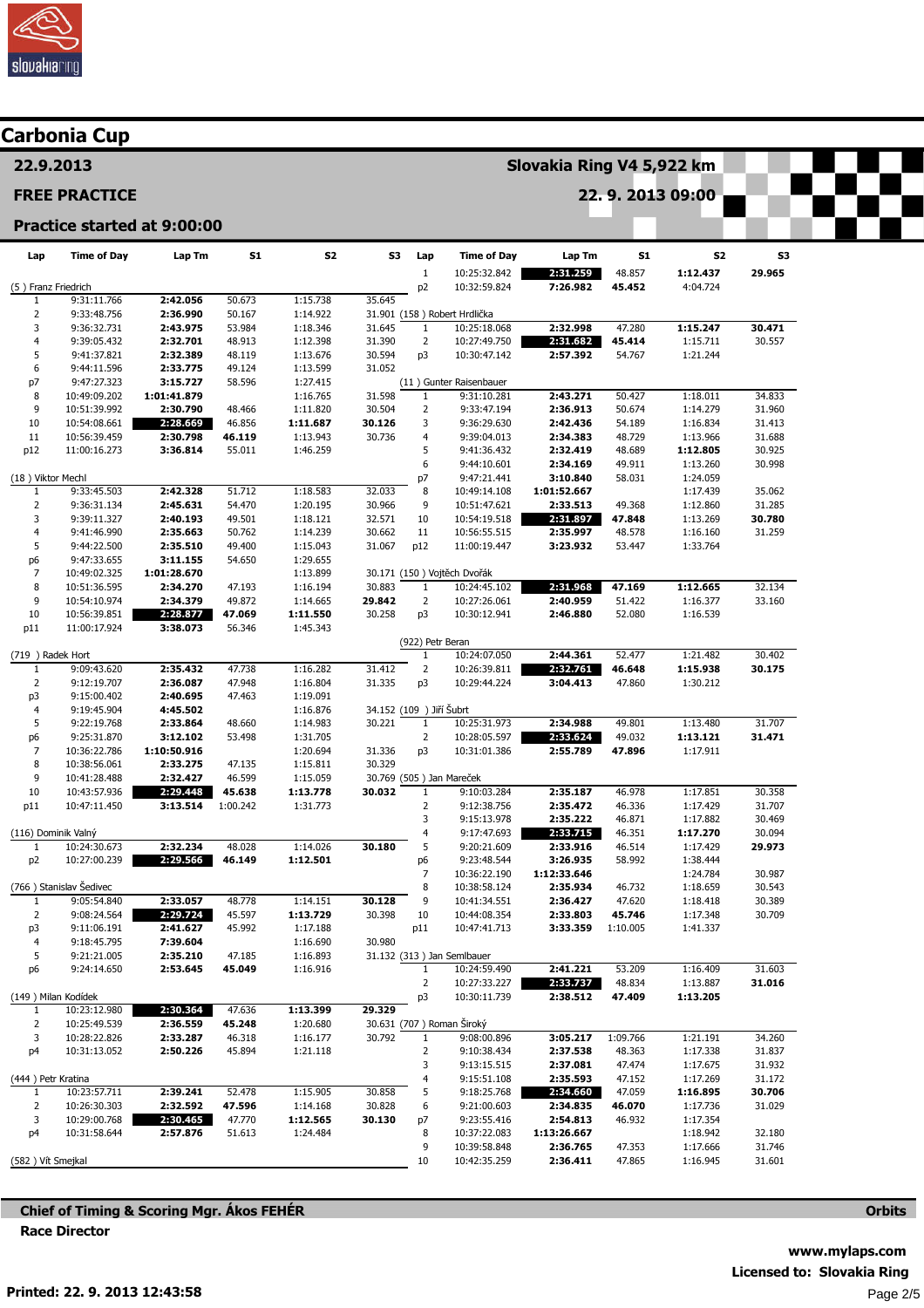

|                      | <b>Carbonia Cup</b>                |                             |                    |                      |                           |                                |                                            |                         |                  |                      |                  |  |  |  |  |
|----------------------|------------------------------------|-----------------------------|--------------------|----------------------|---------------------------|--------------------------------|--------------------------------------------|-------------------------|------------------|----------------------|------------------|--|--|--|--|
| 22.9.2013            |                                    |                             |                    |                      | Slovakia Ring V4 5,922 km |                                |                                            |                         |                  |                      |                  |  |  |  |  |
|                      | <b>FREE PRACTICE</b>               |                             |                    |                      |                           | 22.9.2013 09:00                |                                            |                         |                  |                      |                  |  |  |  |  |
|                      |                                    | Practice started at 9:00:00 |                    |                      |                           |                                |                                            |                         |                  |                      |                  |  |  |  |  |
| Lap                  | <b>Time of Day</b>                 | Lap Tm                      | 51                 | S2                   | S3                        | Lap                            | <b>Time of Day</b>                         | Lap Tm                  | S1               | 52                   | S3               |  |  |  |  |
| p11                  | 10:46:11.819                       | 3:36.560                    | 1:04.217           | 1:45.298             |                           | $\overline{2}$                 | 10:27:23.468                               | 2:39.465                | 50.096           | 1:16.667             | 32.702           |  |  |  |  |
| (333) Jiří Konečný   |                                    |                             |                    |                      |                           | p <sub>3</sub>                 | 10:30:05.315                               | 2:41.847                | 49.183           | 1:17.654             |                  |  |  |  |  |
| 1                    | 10:25:53.378                       | 2:44.374                    | 53.334             | 1:19.211             |                           |                                | 31.829 (199 ) Michal Krejčí                |                         |                  |                      |                  |  |  |  |  |
| $\overline{2}$       | 10:28:28.201                       | 2:34.823                    | 48.839             | 1:14.089             | 31.895                    | $\mathbf{1}$                   | 10:52:43.585                               | 2:43.908                | 52.462           | 1:15.817             | 35.629           |  |  |  |  |
| p3                   | 10:31:22.561                       | 2:54.360                    | 53.124             | 1:22.312             |                           | $\overline{2}$<br>p3           | 10:55:23.222<br>10:58:21.044               | 2:39.637<br>2:57.822    | 51.785<br>51.229 | 1:14.528<br>1:22.841 | 33.324           |  |  |  |  |
| (355) Jan Šerý       |                                    |                             |                    |                      |                           |                                |                                            |                         |                  |                      |                  |  |  |  |  |
| 1                    | 10:24:25.183                       | 2:35.518                    | 48.765             | 1:14.865             |                           |                                | 31.888 (133) Roman Kolařík                 |                         |                  |                      |                  |  |  |  |  |
| $\overline{2}$<br>p3 | 10:27:02.383<br>10:29:45.382       | 2:37.200<br>2:42.999        | 48.441<br>48.773   | 1:17.434<br>1:14.674 | 31.325                    | $\mathbf{1}$<br>$\overline{2}$ | 10:25:52.239<br>10:28:32.484               | 2:53.572<br>2:40.245    | 55.614<br>48.817 | 1:25.832<br>1:19.534 | 32.126<br>31.894 |  |  |  |  |
|                      |                                    |                             |                    |                      |                           | p3                             | 10:31:26.499                               | 2:54.015                | 52.451           | 1:19.207             |                  |  |  |  |  |
| (399) Tomáš Rais     |                                    |                             |                    |                      |                           |                                |                                            |                         |                  |                      |                  |  |  |  |  |
| 1<br>$\overline{2}$  | 10:24:14.245<br>10:26:50.286       | 2:42.630<br>2:36.041        | 51.748<br>49.482   | 1:19.915<br>1:15.805 | 30.754                    | 1                              | 30.967 (140) Libor Šichtař<br>10:25:01.587 | 2:46.145                | 57.113           | 1:17.040             | 31.992           |  |  |  |  |
| 3                    | 10:29:25.844                       | 2:35.558                    | 48.233             | 1:16.483             | 30.842                    | $\overline{2}$                 | 10:27:42.140                               | 2:40.553                | 56.147           | 1:12.727             | 31.679           |  |  |  |  |
| p4                   | 10:32:28.958                       | 3:03.114                    | 52.405             | 1:22.939             |                           | p3                             | 10:30:44.361                               | 3:02.221                | 1:01.331         | 1:19.525             |                  |  |  |  |  |
|                      |                                    |                             |                    |                      |                           |                                |                                            |                         |                  |                      |                  |  |  |  |  |
| 1                    | (808) Michal Rejman<br>9:31:08.532 | 2:38.077                    | 50.509             | 1:14.228             | 33.340                    | $\mathbf{1}$                   | (800) Marek Bláha<br>9:31:16.345           | 2:45.827                | 52.636           | 1:18.944             | 34.247           |  |  |  |  |
| $\overline{2}$       | 9:33:45.361                        | 2:36.829                    | 51.058             | 1:12.941             | 32.830                    | 2                              | 9:34:02.831                                | 2:46.486                | 52.681           | 1:19.935             | 33.870           |  |  |  |  |
| 3                    | 9:36:27.640                        | 2:42.279                    | 55.224             | 1:14.167             | 32.888                    | 3                              | 9:36:44.836                                | 2:42.005                | 51.936           | 1:16.335             | 33.734           |  |  |  |  |
| $\overline{4}$       | 9:39:03.660                        | 2:36.020                    | 50.556             | 1:12.863             | 32.601                    | 4                              | 9:39:26.285                                | 2:41.449                | 51.581           | 1:15.853             | 34.015           |  |  |  |  |
| 5<br>6               | 9:41:39.942<br>9:44:15.728         | 2:36.282<br>2:35.786        | 50.619<br>50.033   | 1:13.487<br>1:13.130 | 32.176<br>32.623          | 5<br>6                         | 9:42:07.084<br>9:44:53.981                 | 2:40.799<br>2:46.897    | 51.458<br>57.201 | 1:15.630<br>1:16.028 | 33.711<br>33.668 |  |  |  |  |
| p7                   | 9:47:31.762                        | 3:16.034                    | 58.405             | 1:31.437             |                           | p7                             | 9:48:04.829                                | 3:10.848                | 1:01.433         | 1:26.843             |                  |  |  |  |  |
| 8                    | 10:49:36.515                       | 1:02:04.753                 |                    | 1:17.643             | 33.444                    | 8                              | 10:49:50.072                               | 1:01:45.243             |                  | 1:21.033             | 35.083           |  |  |  |  |
| 9                    | 10:52:27.704                       | 2:51.189                    | 59.111             | 1:18.658             | 33.420                    | 9                              | 10:52:35.469                               | 2:45.397                | 53.772           | 1:17.431             | 34.194           |  |  |  |  |
| 10<br>p11            | 10:55:04.604<br>10:57:54.773       | 2:36.900<br>2:50.169        | 50.612<br>50.785   | 1:13.403<br>1:18.220 | 32.885                    | 10<br>p11                      | 10:55:18.059<br>10:58:14.469               | 2:42.590<br>2:56.410    | 52.631<br>53.566 | 1:16.169<br>1:22.086 | 33.790           |  |  |  |  |
|                      |                                    |                             |                    |                      |                           |                                |                                            |                         |                  |                      |                  |  |  |  |  |
| (950) Radim Havlík   |                                    |                             |                    |                      |                           |                                | (356) Andre Mašek                          |                         |                  |                      |                  |  |  |  |  |
| 1<br>$\overline{2}$  | 9:32:45.504<br>9:35:23.444         | 2:40.217<br>2:37.940        | 51.697<br>49.589   | 1:17.045<br>1:16.085 | 31.475<br>32.266          | 1<br>2                         | 10:24:38.493<br>10:27:19.788               | 2:44.365<br>2:41.295    | 52.560<br>51.739 | 1:18.983<br>1:17.367 | 32.822<br>32.189 |  |  |  |  |
| 3                    | 9:38:00.331                        | 2:36.887                    | 48.950             | 1:16.240             | 31.697                    | p3                             | 10:30:01.315                               | 2:41.527                | 50.138           | 1:17.603             |                  |  |  |  |  |
| $\overline{4}$       | 9:40:38.353                        | 2:38.022                    | 48.953             | 1:17.676             | 31.393                    |                                |                                            |                         |                  |                      |                  |  |  |  |  |
| 5                    | 9:43:15.121                        | 2:36.768                    | 47.843             | 1:17.830             |                           |                                | 31.095 (777) Tomáš Beneš                   |                         |                  |                      |                  |  |  |  |  |
| p6<br>$\overline{7}$ | 9:46:50.077<br>10:49:37.219        | 3:34.956<br>1:02:47.142     | 49.299             | 1:25.532<br>1:15.189 | 32.110                    | 1<br>$\overline{2}$            | 9:07:06.997<br>9:09:52.650                 | 2:47.292<br>2:45.653    | 52.499<br>51.072 | 1:21.133<br>1:20.679 | 33.660<br>33.902 |  |  |  |  |
| 8                    | 10:52:13.051                       | 2:35.832                    | 48.650             | 1:15.499             | 31.683                    | 3                              | 9:12:38.375                                | 2:45.725                | 51.357           | 1:20.561             | 33.807           |  |  |  |  |
| q                    | 10:54:49.213                       | 2:36.162                    | 48.624             | 1:16.322             | 31.216                    | 4                              | 9:15:22.204                                | 2:43.829                | 50.906           | 1:19.346             | 33.577           |  |  |  |  |
| 10                   | 10:57:30.394                       | 2:41.181                    | 47.994             | 1:18.892             | 34.295                    | 5                              | 9:18:11.058                                | 2:48.854                | 52.880           | 1:22.296             | 33.678           |  |  |  |  |
| p11                  | 11:02:18.099                       | 4:47.705                    | 1:36.681           | 2:06.579             |                           | p6<br>7                        | 9:21:32.997<br>10:36:08.286                | 3:21.939<br>1:14:35.289 | 50.151           | 1:47.463<br>1:21.051 | 34.509           |  |  |  |  |
| (369) Petr Kochta    |                                    |                             |                    |                      |                           | 8                              | 10:38:53.235                               | 2:44.949                | 50.707           | 1:20.570             | 33.672           |  |  |  |  |
| 1                    | 10:25:10.537                       | 2:39.794                    | 52.131             | 1:15.865             | 31.798                    | 9                              | 10:41:36.035                               | 2:42.800                | 50.243           | 1:19.308             | 33.249           |  |  |  |  |
| $\overline{2}$<br>p3 | 10:27:47.197<br>10:31:11.912       | 2:36.660<br>3:24.715        | 49.987<br>1:03.724 | 1:15.009<br>1:31.920 | 31.664                    | p10                            | 10:44:29.889                               | 2:53.854                | 50.359           | 1:20.190             |                  |  |  |  |  |
|                      |                                    |                             |                    |                      |                           |                                | (668) Vojtěch Chaura                       |                         |                  |                      |                  |  |  |  |  |
| (430) Radek Houšť    |                                    |                             |                    |                      |                           | 1                              | 9:11:15.692                                | 2:53.037                | 55.739           | 1:21.280             | 36.018           |  |  |  |  |
| 1                    | 10:24:15.986                       | 2:39.117                    | 51.116             | 1:17.960             | 30.041                    | $\overline{2}$                 | 9:14:03.369                                | 2:47.677                | 52.505           | 1:20.493             | 34.679           |  |  |  |  |
| $\overline{2}$<br>p3 | 10:26:52.836<br>10:29:51.324       | 2:36.850<br>2:58.488        | 49.057<br>47.135   | 1:16.065<br>1:19.479 | 31.728                    | 3<br>4                         | 9:16:48.704<br>9:19:33.286                 | 2:45.335<br>2:44.582    | 50.799<br>50.927 | 1:20.037<br>1:19.769 | 34.499<br>33.886 |  |  |  |  |
|                      |                                    |                             |                    |                      |                           | 5                              | 9:22:17.446                                | 2:44.160                | 51.307           | 1:19.457             | 33.396           |  |  |  |  |
|                      | (511) Georg Feilegger              |                             |                    |                      |                           | 6                              | 10:36:55.933                               | 1:14:38.487             | 1:01.210         | 1:20.318             | 34.257           |  |  |  |  |
| 1<br>$\overline{2}$  | 9:15:03.311<br>9:18:04.254         | 3:11.501<br>3:00.943        | 1:04.177<br>58.375 | 1:28.372<br>1:26.021 | 38.952<br>36.547          | 7<br>8                         | 10:39:41.524<br>10:42:27.356               | 2:45.591<br>2:45.832    | 51.788<br>51.528 | 1:19.844<br>1:20.465 | 33.959<br>33.839 |  |  |  |  |
| 3                    | 9:21:05.006                        | 3:00.752                    | 57.816             | 1:27.502             | 35.434                    |                                |                                            |                         |                  |                      |                  |  |  |  |  |
| p4                   | 9:24:46.325                        | 3:41.319                    | 1:04.121           | 1:40.165             |                           |                                | (510) Gerhard Fechner                      |                         |                  |                      |                  |  |  |  |  |
| 5                    | 10:36:17.136                       | 1:11:30.811                 |                    | 1:24.612             | 34.319                    | $\mathbf{1}$                   | 9:13:20.008                                | 2:48.220                | 52.684           | 1:20.629             | 34.907           |  |  |  |  |
| 6<br>$\overline{7}$  | 10:38:55.949                       | 2:38.813                    | 49.523             | 1:16.502             | 32.788                    | $\overline{2}$<br>3            | 9:16:04.659                                | 2:44.651                | 52.216           | 1:18.271             | 34.164           |  |  |  |  |
| p8                   | 10:41:36.783<br>10:44:28.335       | 2:40.834<br>2:51.552        | 50.939<br>49.578   | 1:18.374<br>1:17.647 | 31.521                    | 4                              | 9:18:51.177<br>9:21:35.570                 | 2:46.518<br>2:44.393    | 51.847<br>51.471 | 1:19.990<br>1:18.626 | 34.681<br>34.296 |  |  |  |  |
|                      |                                    |                             |                    |                      |                           | p5                             | 9:24:48.979                                | 3:13.409                | 52.694           | 1:21.659             |                  |  |  |  |  |
| (272) Alex Šuhajda   |                                    |                             |                    |                      |                           | 6                              | 10:36:17.167                               | 1:11:28.188             |                  | 1:24.195             | 35.913           |  |  |  |  |
| $\mathbf{1}$         | 10:24:44.003                       | 2:40.156                    | 51.699             | 1:16.020             | 32.437                    | 7                              | 10:39:09.580                               | 2:52.413                | 52.447           | 1:23.004             | 36.962           |  |  |  |  |

Chief of Timing & Scoring Mgr. Ákos FEHÉR Race Director

www.mylaps.com Licensed to: Slovakia Ring Page 3/5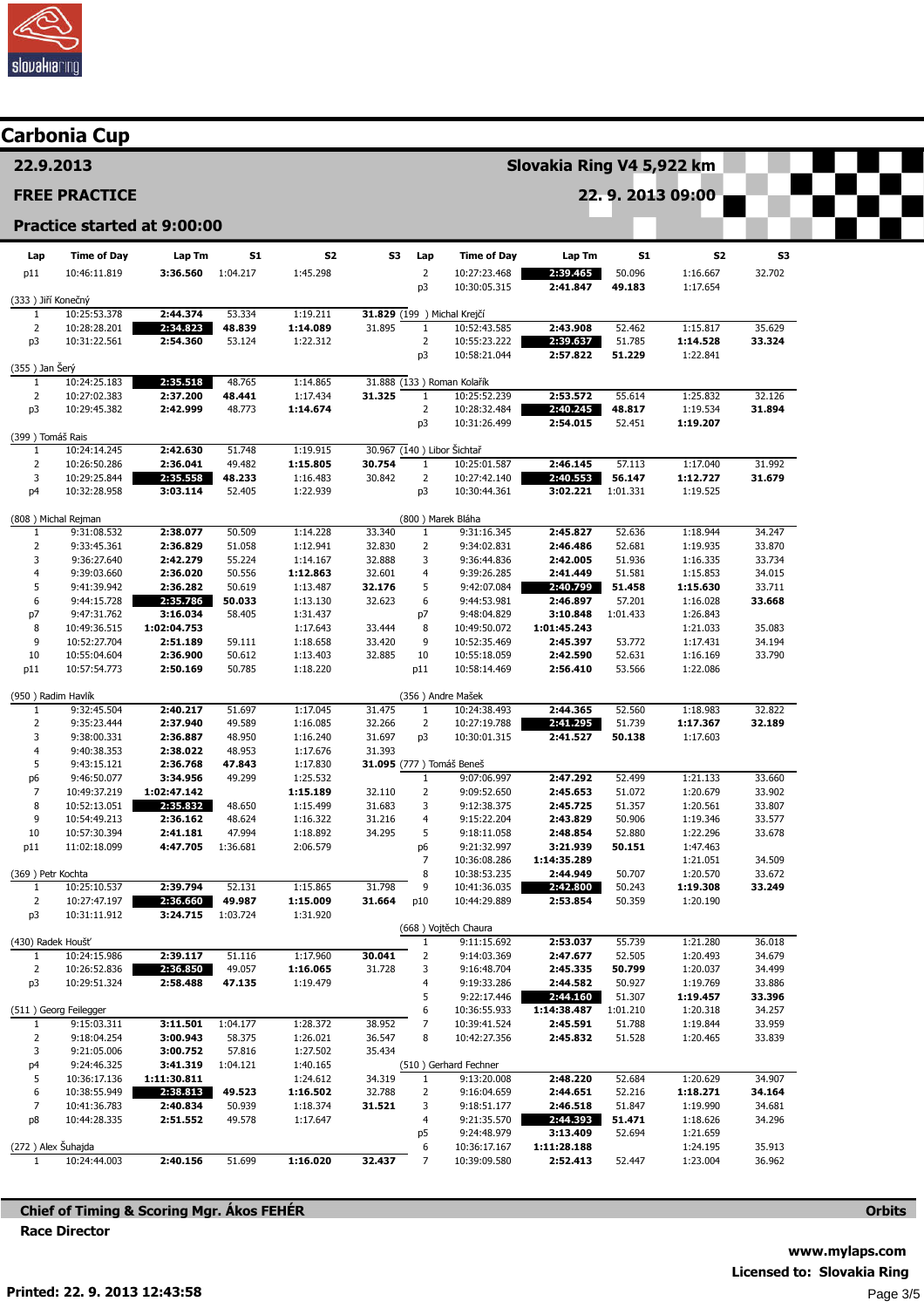

# Carbonia Cup

22.9.2013

#### FREE PRACTICE

## Practice started at 9:00:00

| Lap                 | <b>Time of Day</b>           | Lap Tm                  | S1                 | S2                   | S3                         | Lap                  | <b>Time of Day</b>                  | Lap Tm               | S1                 | S2                   | S3               |
|---------------------|------------------------------|-------------------------|--------------------|----------------------|----------------------------|----------------------|-------------------------------------|----------------------|--------------------|----------------------|------------------|
| 8                   | 10:41:56.157                 | 2:46.577                | 52.496             | 1:19.053             | 35.028                     | 10                   | 10:42:06.349                        | 2:51.815             | 52.814             | 1:24.592             | 34.409           |
| p9                  | 10:44:56.253                 | 3:00.096                | 52.418             | 1:23.856             |                            | p11                  | 10:45:14.442                        | 3:08.093             | 53.486             | 1:28.718             |                  |
|                     |                              |                         |                    |                      |                            |                      |                                     |                      |                    |                      |                  |
|                     | (948) Miroslav Šimon         |                         |                    |                      |                            |                      | (239) Lukáš Hrubý                   |                      |                    |                      |                  |
| $\mathbf{1}$        | 9:32:45.028                  | 2:44.845                | 55.700             | 1:15.104             | 34.041                     | $\mathbf{1}$         | 10:24:12.053                        | 3:00.388             | 1:03.839           | 1:23.246             | 33.303           |
| p <sub>2</sub><br>3 | 9:35:33.033<br>9:43:37.233   | 2:48.005<br>8:04.200    | 54.965             | 1:13.933<br>1:14.524 | 33.927                     | $\overline{2}$<br>p3 | 10:27:03.386<br>10:29:57.789        | 2:51.333<br>2:54.403 | 50.276<br>49.434   | 1:29.907<br>1:24.609 | 31.150           |
| p4                  | 9:47:19.768                  | 3:42.535                | 58.784             | 1:49.835             |                            |                      |                                     |                      |                    |                      |                  |
| 5                   | 10:49:39.881                 | 1:02:20.113             |                    | 1:15.584             | 33.882 (713) Ivan Smirnov  |                      |                                     |                      |                    |                      |                  |
| p <sub>6</sub>      | 10:52:27.005                 | 2:47.124                | 54.846             | 1:13.950             |                            | 1                    | 9:08:30.913                         | 2:59.969             | 57.928             | 1:24.630             | 37.411           |
| p7                  | 10:58:37.391                 | 6:10.386                |                    | 1:21.408             |                            | $\overline{2}$       | 9:11:27.217                         | 2:56.304             | 55.470             | 1:23.558             | 37.276           |
|                     |                              |                         |                    |                      |                            | 3                    | 9:14:21.727                         | 2:54.510             | 54.472             | 1:23.466             | 36.572           |
| (503) Luboš Sázava  |                              |                         |                    |                      |                            | 4                    | 9:17:16.941                         | 2:55.214             | 54.837             | 1:23.727             | 36.650           |
| $\mathbf{1}$        | 9:06:21.825                  | 2:53.581                | 54.335             | 1:23.606             | 35.640                     | 5                    | 9:20:12.463                         | 2:55.522             | 54.936             | 1:23.578             | 37.008           |
| $\overline{2}$      | 9:09:16.874                  | 2:55.049                | 53.661             | 1:25.727             | 35.661                     | p6                   | 9:23:44.270                         | 3:31.807             | 1:06.633           | 1:37.151             |                  |
| 3                   | 9:12:11.565                  | 2:54.691                | 53.605             | 1:23.431             | 37.655                     | 7                    | 10:36:21.293                        | 1:12:37.023          |                    | 1:23.259             | 36.159           |
| 4                   | 9:15:07.248                  | 2:55.683                | 54.233             | 1:26.438             | 35.012                     | 8                    | 10:39:13.953                        | 2:52.660             | 54.413             | 1:21.881             | 36.366           |
| 5<br>6              | 9:18:04.581<br>9:20:57.605   | 2:57.333<br>2:53.024    | 54.942<br>53.283   | 1:26.241<br>1:24.322 | 36.150<br>35.419           | 9<br>p10             | 10:42:10.886<br>10:45:49.220        | 2:56.933<br>3:38.334 | 54.382<br>1:06.388 | 1:26.540<br>1:39.379 | 36.011           |
| $\overline{7}$      | 10:36:56.494                 | 1:15:58.889             | 1:10.766           | 1:20.381             | 33.647                     |                      |                                     |                      |                    |                      |                  |
| 8                   | 10:39:42.896                 | 2:46.402                | 51.931             | 1:20.130             |                            |                      | 34.341 (737) Michaela Tasevová      |                      |                    |                      |                  |
| 9                   | 10:42:27.956                 | 2:45.060                | 50.914             | 1:20.378             | 33.768                     | $\mathbf{1}$         | 9:11:15.623                         | 3:15.506             | 1:01.977           | 1:34.940             | 38.589           |
|                     |                              |                         |                    |                      |                            | $\overline{2}$       | 9:14:17.159                         | 3:01.536             | 57.371             | 1:27.677             | 36.488           |
| (811) Milan Kořínek |                              |                         |                    |                      |                            | 3                    | 9:17:18.222                         | 3:01.063             | 55.102             | 1:27.508             | 38.453           |
| $\mathbf{1}$        | 9:31:55.137                  | 2:56.473                | 56.579             | 1:24.579             | 35.315                     | 4                    | 9:22:07.899                         | 4:49.677             | 1:44.562           | 2:14.934             | 50.181           |
| $\overline{2}$      | 9:34:48.310                  | 2:53.173                | 55.906             | 1:22.188             | 35.079                     | p5                   | 9:26:33.985                         | 4:26.086             | 1:27.700           | 2:05.167             |                  |
| 3                   | 9:37:39.684                  | 2:51.374                | 55.164             | 1:21.929             | 34.281                     | 6                    | 10:36:12.039                        | 1:09:38.054          |                    | 1:27.763             | 36.067           |
| 4                   | 9:40:33.673                  | 2:53.989                | 55.374             | 1:22.682             | 35.933                     | 7                    | 10:39:11.746                        | 2:59.707             | 55.178             | 1:29.000             | 35.529           |
| 5                   | 9:43:25.594                  | 2:51.921                | 56.320             | 1:20.920             | 34.681                     | 8                    | 10:42:09.593                        | 2:57.847             | 54.812             | 1:27.379             | 35.656           |
| p6                  | 9:46:51.691                  | 3:26.097                | 55.805             | 1:28.601             | 34.024                     | p9                   | 10:45:42.996                        | 3:33.403             | 1:05.253           | 1:38.231             |                  |
| 7<br>8              | 10:49:41.256<br>10:52:29.572 | 1:02:49.565<br>2:48.316 | 54.925             | 1:21.160<br>1:19.519 | 33.872 (681) Jan Mihaliček |                      |                                     |                      |                    |                      |                  |
| 9                   | 10:55:15.609                 | 2:46.037                | 53.760             | 1:18.033             | 34.244                     | $1\,$                | 9:06:38.045                         | 3:03.119             | 57.829             | 1:27.197             | 38.093           |
| p10                 | 10:58:11.268                 | 2:55.659                | 53.646             | 1:22.972             |                            | $\overline{2}$       | 9:09:43.305                         | 3:05.260             | 58.174             | 1:29.236             | 37.850           |
|                     |                              |                         |                    |                      |                            | 3                    | 9:12:49.821                         | 3:06.516             | 58.552             | 1:30.887             | 37.077           |
| (535) Viktor Hartl  |                              |                         |                    |                      |                            | 4                    | 9:15:53.472                         | 3:03.651             | 57.471             | 1:28.963             | 37.217           |
| $\mathbf{1}$        | 9:06:28.685                  | 2:51.962                | 53.554             | 1:23.792             | 34.616                     | 5                    | 9:18:58.127                         | 3:04.655             | 57.495             | 1:29.881             | 37.279           |
| 2                   | 9:09:19.304                  | 2:50.619                | 50.702             | 1:23.283             | 36.634                     | 6                    | 9:22:00.826                         | 3:02.699             | 57.497             | 1:27.639             | 37.563           |
| 3                   | 9:12:10.739                  | 2:51.435                | 54.260             | 1:21.938             | 35.237                     | p7                   | 9:25:15.794                         | 3:14.968             | 58.457             | 1:26.511             |                  |
| 4                   | 9:14:59.841                  | 2:49.102                | 51.881             | 1:22.467             | 34.754                     | 8                    | 10:36:42.266                        | 1:11:26.472          |                    | 1:29.897             | 37.811           |
| p5                  | 9:18:04.047                  | 3:04.206                | 51.523             | 1:29.421             |                            | 9                    | 10:39:43.658                        | 3:01.392             | 57.215<br>55.849   | 1:26.160             | 38.017           |
| 6<br>7              | 10:36:21.600<br>10:39:08.251 | 1:18:17.553<br>2:46.651 | 50.549             | 1:23.627<br>1:22.280 | 33.259<br>33.822           | 10<br>p11            | 10:42:42.577<br>10:46:08.797        | 2:58.919<br>3:26.220 | 57.789             | 1:25.790<br>1:28.719 | 37.280           |
| 8                   | 10:41:54.530                 | 2:46.279                | 50.336             | 1:21.967             | 33.976                     |                      |                                     |                      |                    |                      |                  |
|                     |                              |                         |                    |                      |                            |                      | (397) Tomáš Čapek                   |                      |                    |                      |                  |
|                     | (799 ) Daniel Havrlant       |                         |                    |                      |                            | $\mathbf{1}$         | 10:26:34.502                        | 3:01.410             | 1:02.071           | 1:25.104             | 34.235           |
| 1                   | 9:06:19.785                  | 2:53.239                | 53.305             | 1:24.704             | 35.230                     | p <sub>2</sub>       | 10:29:47.797                        | 3:13.295             | 56.000             | 1:28.129             |                  |
| 2                   | 9:09:18.806                  | 2:59.021                | 53.102             | 1:29.017             | 36.902                     |                      |                                     |                      |                    |                      |                  |
| 3                   | 9:12:11.965                  | 2:53.159                | 53.609             | 1:25.752             | 33.798 (172) Luděk Dolejš  |                      |                                     |                      |                    |                      |                  |
|                     | 9:15:04.850                  | 2:52.885                | 52.655             | 1:26.328             | 33.902                     | $\mathbf{1}$         | 10:24:26.331                        | 3:08.230             | 59.720             | 1:29.607             | 38.903           |
| 5                   | 9:18:01.511                  | 2:56.661                | 52.802             | 1:27.917             | 35.942                     | 2                    | 10:27:31.062                        | 3:04.731             | 58.954             | 1:27.236             | 38.541           |
| 6<br>7              | 9:20:56.280                  | 2:54.769<br>1:15:30.581 | 54.448             | 1:25.343             | 34.978<br>33.545           | p3                   | 10:30:39.923                        | 3:08.861             | 58.717             | 1:28.998             |                  |
| 8                   | 10:36:26.861<br>10:39:13.613 | 2:46.752                | 1:09.360<br>51.951 | 1:25.174<br>1:21.405 |                            |                      | 33.396 (174) Tomáš Pertold          |                      |                    |                      |                  |
| 9                   | 10:42:02.254                 | 2:48.641                | 51.680             | 1:23.854             | 33.107                     | $\mathbf{1}$         | 10:24:04.482                        | 3:05.356             | 58.692             | 1:27.899             | 38.765           |
|                     |                              |                         |                    |                      |                            | 2                    | 10:27:11.087                        | 3:06.605             | 59.039             | 1:29.044             | 38.522           |
|                     | (701) Zdeněk Čurda           |                         |                    |                      |                            | p3                   | 10:30:21.278                        | 3:10.191             | 59.012             | 1:27.526             |                  |
| $\mathbf{1}$        | 9:06:06.858                  | 2:48.360                | 52.961             | 1:21.178             | 34.221                     |                      |                                     |                      |                    |                      |                  |
| $\overline{2}$      | 9:08:54.247                  | 2:47.389                | 53.147             | 1:20.682             |                            |                      | <b>33.560</b> (177) Vít Martinovský |                      |                    |                      |                  |
| p3                  | 9:11:41.943                  | 2:47.696                | 51.401             | 1:19.866             |                            | $\mathbf{1}$         | 10:24:12.324                        | 3:08.474             | 1:01.527           | 1:28.264             | 38.683           |
| 4                   | 9:17:08.281                  | 5:26.338                |                    | 1:23.847             | 35.427                     | $\overline{2}$       | 10:27:18.394                        | 3:06.070 59.478      |                    | 1:27.694             | 38.898           |
| 5                   | 9:19:58.451                  | 2:50.170                | 53.230             | 1:22.715             | 34.225                     | p3                   | 10:30:33.446                        | 3:15.052 1:01.811    |                    | 1:27.184             |                  |
| 6                   | 9:22:49.352                  | 2:50.901                | 54.747             | 1:21.859             | 34.295                     |                      |                                     |                      |                    |                      |                  |
| p7                  | 9:25:51.043                  | 3:01.691                | 53.618             | 1:23.619             |                            |                      | (176) Roman Velísek<br>10:24:22.459 | 3:11.234             | 1:03.519           | 1:28.387             |                  |
| 8<br>9              | 10:36:25.042<br>10:39:14.534 | 1:10:33.999<br>2:49.492 | 52.740             | 1:27.473<br>1:21.975 | 34.338<br>34.777           | $\mathbf{1}$<br>2    | 10:27:29.573                        | 3:07.114 1:00.827    |                    | 1:27.450             | 39.328<br>38.837 |
|                     |                              |                         |                    |                      |                            |                      |                                     |                      |                    |                      |                  |

Slovakia Ring V4 5,922 km

22. 9. 2013 09:00

Chief of Timing & Scoring Mgr. Ákos FEHÉR Race Director

**Orbits**